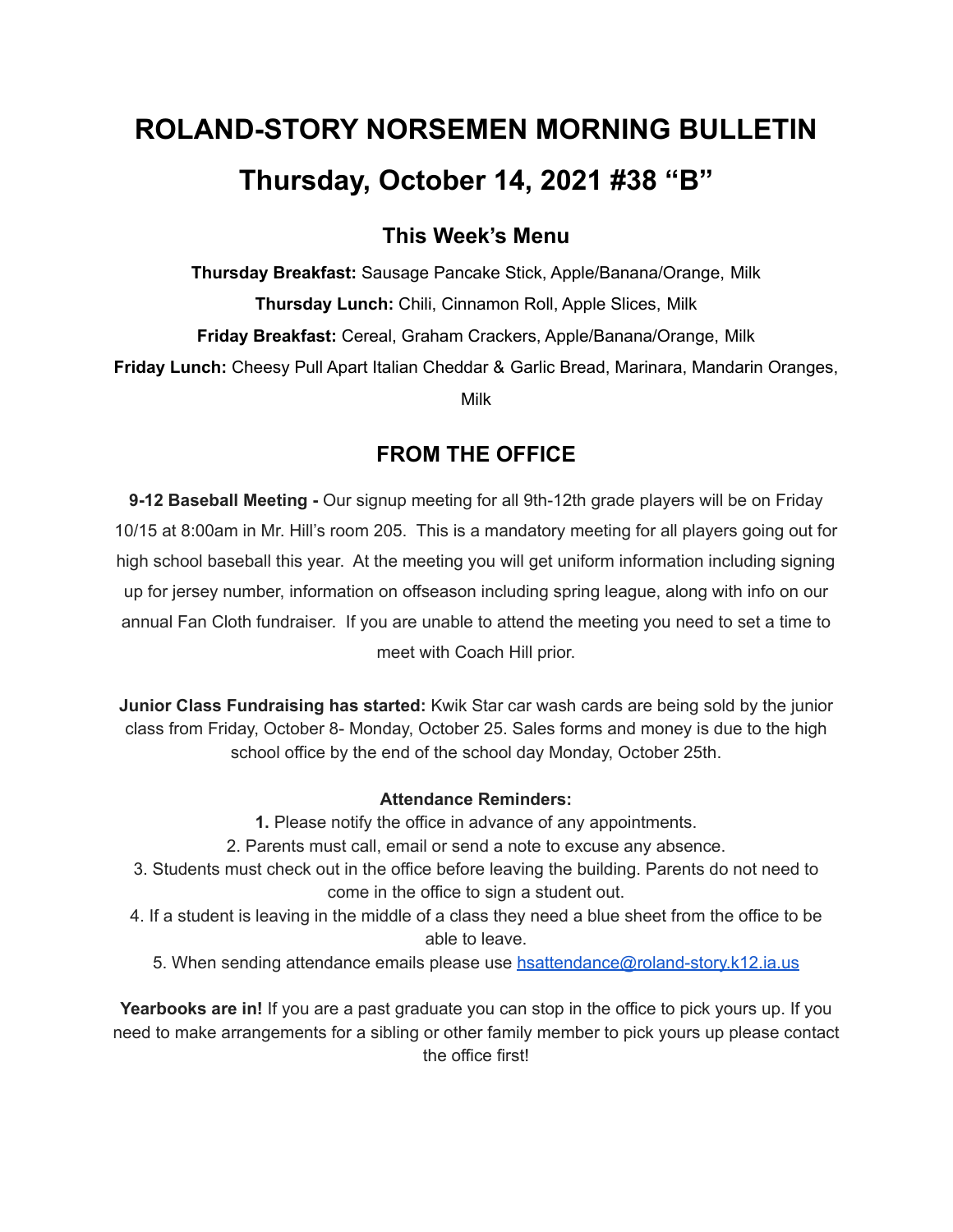

## **[COUNSELOR](https://docs.google.com/document/d/1vmwczNPbDzXe9vFaG5LJMQ7NYDv-i4oQJHybqA65TUc/edit?usp=sharing) FOLDER (9-12)-Click here**

## **Scholarships**

#### **Special Education Teacher [Scholarship](https://www.claimaid.com/se-teacher-scholarship/) of Iowa by ClaimAid**

\$2,000

Due 1/14/22

Graduating senior student who will continue his/her education at a college or university and is planning to study Education, specifically Special Education

## **Star Student [Scholarship](https://www.claimaid.com/star-student-scholarship/) of Iowa by ClaimAid**

\$2,000

Due 1/14/22

Special Education graduating senior student who will continue his/her education at a college or university

## **ATHLETIC ACTIVITIES FOR THE WEEK**

#### **Thursday 10/14**

JV2/JV Volleyball vs West Marshall @ Roland Story High School 5:00pm Varsity Volleyball vs West Marshall @ Roland Story High School 6:30pm-- Senior Night!

#### **Friday 10/15**

JV2 Football vs PCM @ Roland Story High School 4:45pm Varsity Football vs PCM @ Roland Story High School 7:30pm--Senior Night!

## **Saturday 10/16**

JV Volleyball Tournament @ East Marshall 9:00am Varsity Volleyball Tournament @ Woodward-Granger 9:00am